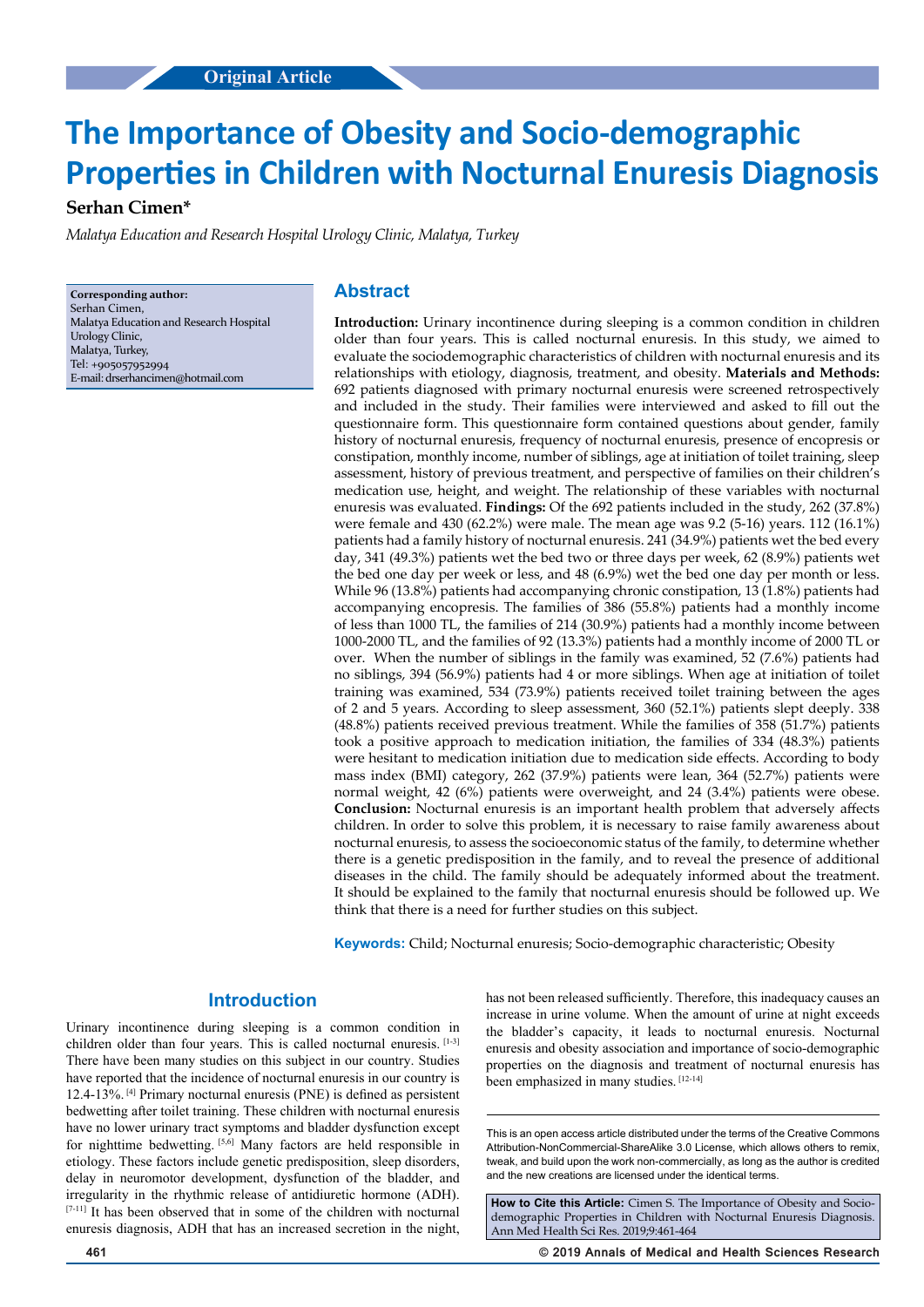In this study, we aimed to evaluate the socio-demographic characteristics of children with nocturnal enuresis and its relationships with etiology, diagnosis, treatment, and obesity.

### **Materials and Methods**

Our work follows the principles set out in the Helsinki Declaration. (Recommendations guiding physicians in biomedical research involving human subjects. Adopted by the 18th World Medical Assembly, Helsinki, Finland, June 1964, amended by the 29th World Medical Assembly, Tokyo, Japan, October 1975, the 35th World Medical Assembly, Venice, Italy, October 1983, and the 41st World Medical Assembly, Hong Kong, September 1989).

We declare that the article has been approved by the appropriate ethical committees of the institution (s) in which the study was conducted and that the subjects have voluntarily endorsed the work. Patients, who were diagnosed with nocturnal enuresis in our clinic between January 2015-May 2018 (Turkey-Malatya Education and Research Hospital, Urology Department) were included in the study. Records of 692 patients who were diagnosed with primary nocturnal enuresis were scanned retrospectively and interviews were conducted with their families in order to complete the questionnaire form. Their families were interviewed and asked to fill out the questionnaire form. This questionnaire form contained questions about gender, family history of nocturnal enuresis, frequency of nocturnal enuresis, presence of

| Table 1: Socio-demographic characteristics of children with enuresis |  |
|----------------------------------------------------------------------|--|
| nocturna.                                                            |  |

| <b>Patient characteristics</b>               |                                     | n (%)       |
|----------------------------------------------|-------------------------------------|-------------|
| Gender                                       | Female                              | 262 (37.8%) |
|                                              | Male                                | 430 (62.2%) |
| The mean age                                 |                                     | 9.2 years   |
| Family history                               |                                     | 112 (16.1%) |
| Frequency of enuresis                        | Every day                           | 241 (34.9%) |
|                                              | Two or three days per week          | 341 (49.3%) |
|                                              | One day per week or less            | 62 (8.9%)   |
|                                              | One day per month or less           | 48 (6.9%)   |
| Accompanying finding                         | Chronic constipation                | 96 (13.8%)  |
|                                              | Encopresis                          | 13 (1.8%)   |
| Monthly income                               | $<$ 1000 TL                         | 386 (55.8%) |
|                                              | 1000-2000 TL                        | 214 (30.9%) |
|                                              | >2000 TL                            | 92 (13.3%)  |
| Number of siblings                           | 0                                   | 52 (7.6%)   |
|                                              | $1 - 3$                             | 246 (35.5%) |
|                                              | $\geq 4$                            | $(56.9\%)$  |
| When age at initiation of<br>toilet training | $2-5$ age                           | 534 (73.9%) |
|                                              | >5 age                              | 158 (26.1%) |
| Sleep assessment                             | Slept lightly                       | 138 (19.9%) |
|                                              | Slept normally                      | 194 (28%)   |
|                                              | Slept deeply                        | 360 (52.1%) |
| Previous treatment                           | Wake up at night                    | 39 (11.6%)  |
|                                              | Evening fluid intake<br>restriction | 91 (26.9%)  |
|                                              | Pharmacotherapy                     | 145 (42.9%) |
|                                              | Psychotherapy                       | 38 (11.2%)  |
|                                              | Multiple treatment modalities       | 25 (7.4%)   |
| Parental approach to drug<br>treatment       | Positive                            | 358 (51.7%) |
|                                              | Negative                            | 334 (48.3%) |
| Body mass index (BMI)<br>category            | Weak                                | 262 (37.9%) |
|                                              | Normal weight                       | 364 (52.7%) |
|                                              | Overweight                          | 42 (6%)     |
|                                              | Obese                               | 24 (3.4%)   |

encopresis or constipation, monthly income, number of siblings, age at initiation of toilet training, sleep assessment, history of previous treatment, and perspective of families on their children's medication use, height, and weight. The relationship of these variables with nocturnal enuresis was evaluated.

#### **Results**

Of the 692 patients included in the study, 262 (37.8%) were female and 430 (62.2%) were male. The mean age was 9.2 (5-16) years. 112 (16.1%) patients had a family history of nocturnal enuresis. 241 (34.9%) patients wet the bed every day, 341 (49.3%) patients wet the bed two or three days per week, 62 (8.9%) patients wet the bed one day per week or less, and 48 (6.9%) wet the bed one day per month or less. While 96 (13.8%) patients had accompanying chronic constipation, 13 (1.8%) patients had accompanying encopresis. The families of 386 (55.8%) patients had a monthly income of less than 1000 TL, the families of 214 (30.9%) patients had a monthly income between 1000-2000 TL, and the families of 92 (13.3%) patients had a monthly income of 2000 TL or over. When the number of siblings in the family was examined, 52 (7.6%) patients had no siblings, 246 (35.5%) patients had 1-3 siblings, and 394 (56.9%) patients had 4 or more siblings. When age at initiation of toilet training was examined, 534 (73.9%) patients received toilet training between the ages of 2 and 5 years and 158 (26.1%) patients received toilet after the age of 5 years. According to sleep assessment, 138 (19.9%) patients slept lightly, 194 (28%) patients slept normally, and 360 (52.1%) patients slept deeply. 338 (48.8%) patients received previous treatment. Of these patients, 39 (11.6%) were woken up at night, 91 (26.9%) were advised to restrict fluid intake, 145 (42.9%) received pharmacotherapy, 38 (11.2%) received psychotherapy, and 25 (7.4%) used multiple treatment modalities. While the families of 358 (51.7%) patients took a positive approach to medication initiation, the families of 334 (48.3%) patients were hesitant to medication initiation due to medication side effects. According to body mass index (BMI) category, 262 (37.9%) patients were lean, 364 (52.7%) patients were normal weight, 42 (6%) patients were overweight, and 24 (3.4%) patients were obese [Table 1].

### **Discussion**

Although nocturnal enuresis is commonly seen in children, it needs to be treated and may cause psychological problems if not treated. The etiology of nocturnal enuresis is still unclear. Factors effecting the etiology include family history, psychological and environmental factors, sleep disorders, neurological and hormonal disorders, bladderrelated pathologies, sleep disorders and ADH release disorders. [15] Studies have reported that the incidence of nocturnal enuresis is higher in male children than in female children. [16-18] In the study conducted by Serel et al. enuresis prevalence is found to be 14.3% in males and 7.6% in females, whereas in the study conducted by Gümüş et al. prevalence was 16.9% in males and 10.6% in females. [19,20] Gür et al. reported that there was no significant relationship between gender and prevalence of nocturnal enuresis.  $[4,21]$  In accordance with the literature, our study found that the incidence of nocturnal enuresis was higher in male children than in female children.

There are studies that indicate the frequency of prevalence of enuresis among children with parents who have enuresis, varies between 43% and 77% compared to normal children. [20,21] In the study conducted by Gontard et al. this rate was found to be 63.2%, however in another study 40.7% of enuretic children had a family history; this rate was reported to be 9.5% in non-enuretic cases. [22] In our study, 15.1% of the patients had a family history of nocturnal enuresis.

During the literature survey, the number of individuals and siblings in the family were found to be directly related to enuresis. In a study comparing families with 4 and more children to families with less than 4 children increase in the number of siblings were found to be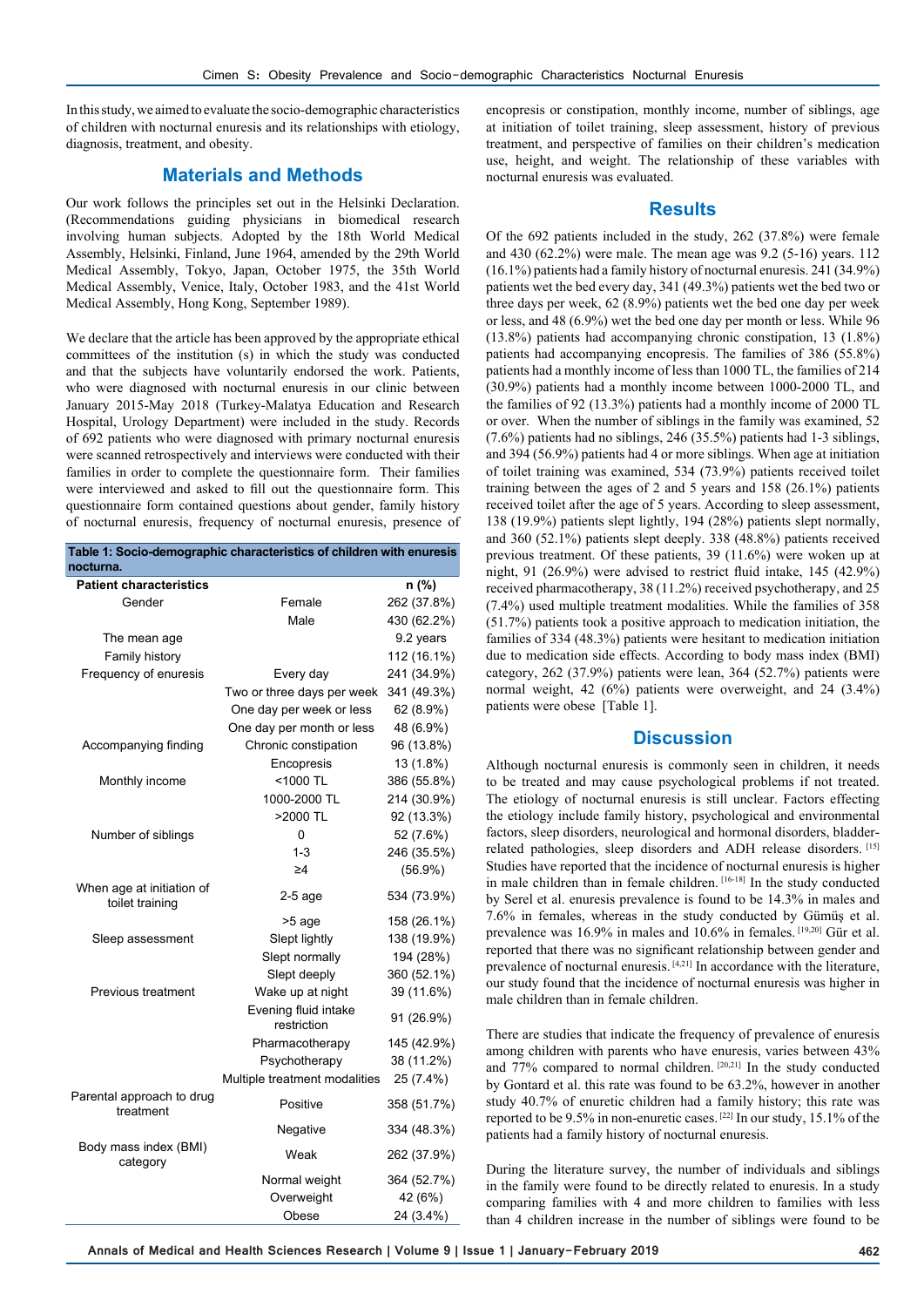related to the increase in the frequency of enuresis. [4,17] Safarinejad et al. showed that there was a significant relationship between the number of individuals in the family and the frequency of nocturnal enuresis. [23] In our study, a linear relationship was found between the number of siblings and individuals in the family and the frequency of nocturnal enuresis.

An inverse relationship between nocturnal enuresis and socioeconomic level can be clearly seen. Cher et al. have demonstrated that low socioeconomic level is a risk factor for nocturnal enuresis.<sup>[24]</sup> In a multi-center study conducted in Italy by Chiozza et al., it was reported that low socioeconomic level led to an increase in the incidence of nocturnal enuresis. [17] In our study, it was found that the frequency of nocturnal enuresis was higher in children with lower socioeconomic status.

Involuntary bladder contractions before the age of 2 years become voluntary after 2. Nocturnal enuresis is more frequently seen in children who start toilet training in the early years. [25] In our study, it was observed that nocturnal enuresis was more common in children who began toilet training at an earlier age compared to children who began toilet training at a later age. When literature is examined, nocturnal enuresis and many diseases are seen together. The most common accompanying diseases are chronic constipation and attention-deficit/ hyperactivity disorder. [26,27] In our study, 96 patients had accompanying chronic constipation and 13 patients had accompanying encopresis.

Sleep disorders also play a role in the etiology of nocturnal enuresis. However, in a study in which children were assessed using sleep electroencephalograms, it was seen that there were no significant changes. [28,29] Wille demonstrated that 71% of enuretic children had a heavy sleep and 7% of non-enuretic children had a heavy sleep. [30] In our study, it was determined that 338 (53.4%) patients slept deeply.

The main treatment for nocturnal enuresis is the combination of behavioral therapy and alarm therapy. In some cases, medications may be given alone or in addition to these treatments. [14,31-33] The referral rate to the physician for the treatment of nocturnal enuresis was found to be 17.2% in the study conducted in Ankara by Özden et al., 20.8% in another study conducted in Istanbul, and 33% in the study conducted in Mersin by Bozlu et al.  $[34-36]$  While this rate is 28% in the studies performed in the United States and Ireland, it reaches 48% in the studies performed in New Zealand. [18] In our study, 338 (48.8%) patients had been previously admitted to the physician. While 358 (51.7%) families had positive, in 334 (48.3%) patients it was seen that the family was hesitant to start medication due to the side effects.

There are many studies showing that there is a relationship between obesity, incontinence, and nocturia in adults. Studies have found evidence that high body mass index increases intraabdominal and intravesical pressures. [37,38] There are not enough studies on this subject in children. [39-41] Weintraub et al. reported that obese children were more likely to have nocturnal enuresis compared to normal children. [42] In another study involving 281 children and adolescents, it was shown that the rate of nocturnal enuresis was 6 times higher in obese children than in normal-weight children.  $[42]$  To the contrary of these studies, no significant difference was observed between the patient and control group in terms of obesity, in studies conducted by Aksoy et al. [31] In our study, it was found that nocturnal enuresis was more common in lean and normal-weight children than in overweight and obese children.

#### **Conclusion**

Nocturnal enuresis is an important health problem that adversely affects children. In order to solve this problem, it is necessary to raise family awareness about nocturnal enuresis, to assess the socioeconomic status of the family, to determine whether there is a genetic predisposition in the family, and to reveal the presence of additional diseases in the child. The family should be adequately informed about the treatment. It should be explained to the family that nocturnal enuresis should be followed up. We think that there is a need for further studies on this subject.

### **Conflict of Interest**

The authors disclose that they have no conflicts of interest.

#### **References**

- 1. Kalman S, Sakallıoğlu O, Kesik V, Gök F. Renal tubular functions in children with primary nocturnal enuresis. Med Bull Haseki 2012;50:10-13.
- 2. Ramakrishnan K. Evaluation and treatment of enuresis. Am Fam Physician 2008;78:489-496.
- 3. Perlmutter AD, Enuresis. In: Kelasis PP, King LR (eds). Clinical Pediatric Urology. 2nd ed. Philadelphia: N.B. Saunders Co, 1985;311-325.
- 4. Gur E, Turhan P, Can G, Akkus S, Sever L, Güzelöz S, et al. Enuresis: prevalence, risk factors and urinary pathology among school children in İstanbul, Turkey. Pediatr Int 2004;46:58-63.
- 5. Neveus T, von Gontard A, Hoebeke P, Hjälmås K, Bauer S, Bower W, et al. The standardiazation of terminology of lower urinary tract function in children and adolescents: Report from the Standardisation Committee of the International Children's Continence Society. J Urol 2006;176:314-324.
- 6. Norgaard JP, Gool JD. Standardization and definitions in lower urinary tract dysfunction in children. BJU 1998;3:1-16.
- 7. von Gontard A, Eiberg H, Hollmann E, Rittig S, Lehmkuhl G. Molecular genetics of nocturnal enuresis: Clinical and genetic heterogeneity. Acta Pediatr 1998;87:571-578.
- 8. Neveus T. The role of sleep and arousal in nocturnal enuresis. Acta Paediatr 2003;92:1118-1123.
- 9. Hallioglu O, Ozge A, Comelekoglu U, Topaloglu AK, Kanik A, Duzovali O, et al. Evaluation of cerebral maturation by visual and quantitative analysis of resting electroencepholography in children with primary nocturnal enuresis. J Child Neurol 2001;16:714-718.
- 10. Kawauchi A, Yamao Y, Nazanishi H, Naito Y, Tanaka Y, Ukimura O, et al. Relationships among nocturnal urinary volume, bladder capacity, and nocturia with and without water load in nonenuretic children. Urology 2002;59:433-437.
- 11. Wootton J, Norfolk S. Nocturnal enuresis: Assessing and treating children and young people. Community Pract 2010;83:37-39.
- 12. Rittig S, Knudsen UB, Norgaard JP, Pedersen EB, Djurhuus JC. Abnormal diurnal rhythm of plasma vasopressin and urinary output in patients with enuresis. Am J Physiol 1989;256:F664-F671.
- 13. AbdelFatah D, Shaker H, Ismail M, Ezzat M. Nocturnal polyuria and nocturnal arginine vasopressin (AVP): a key factor in the pathophysiology of monosymptomatic nocturnal enuresis. Neurourol Urodyn 2009;28:506-509.
- 14. Ergüven M, Çelik Y, Deveci M, Yıldız N. Primer enürezis nokturnada etiyolojik risk faktörleri. Türk Pediatri Arşivi 2004;39:83-87.
- 15. Türkmen M. Nokturnal Enürezis. Türkiye Klinikleri Pediatrik Nefroloji Özel Sayısı 2004;2:175-180.
- 16. Akis N, Irgil E. Enuresis and Effective Factors. Scand J Urol Nephrol 2002;36:1999-2003.